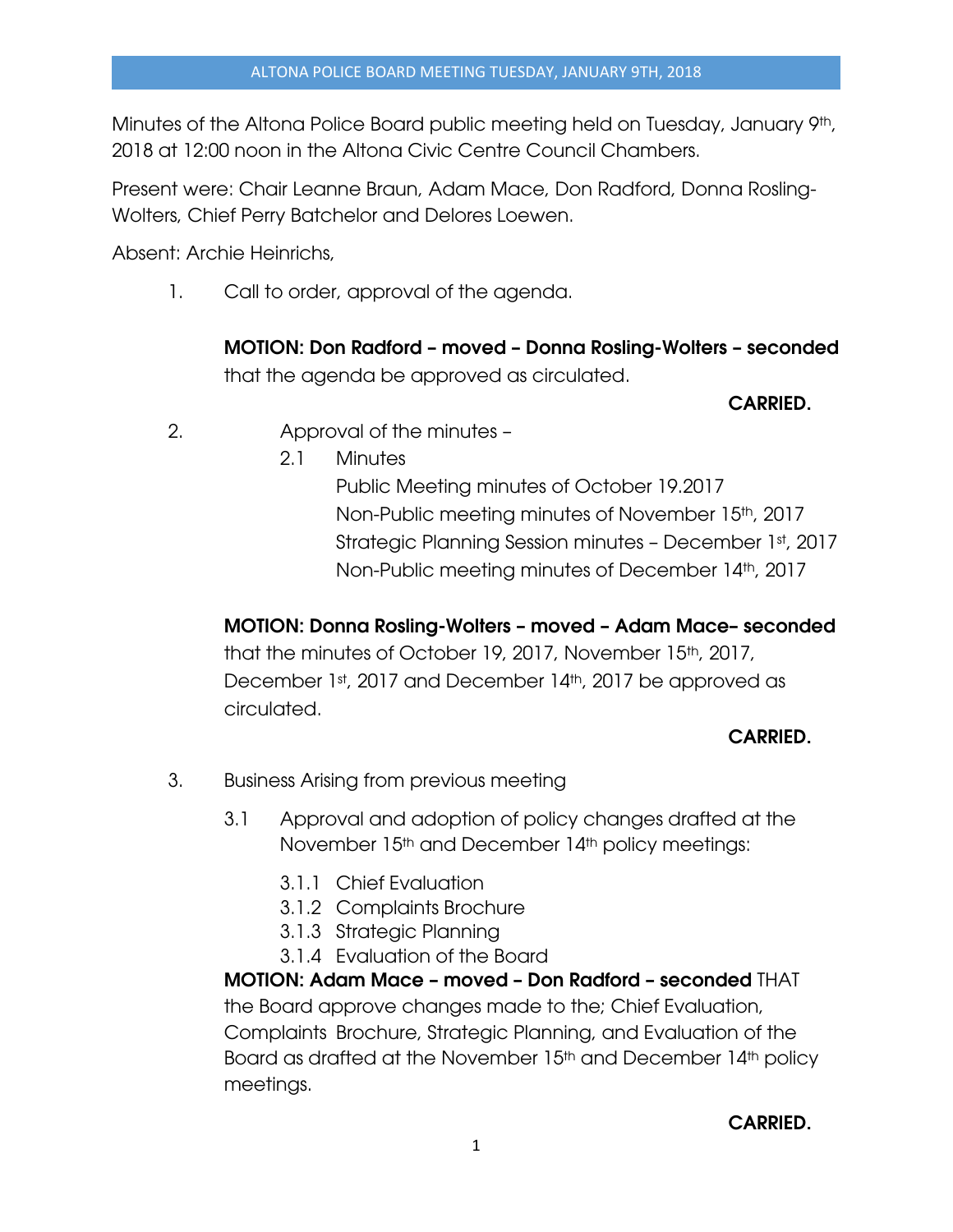# 4. Chair's Report:

4.1 Municipal Police Board Policy in Manitoba

Chair Leanne Braun reviewed the Municipal Police Board Policy in Manitoba guidelines provided by the Province.

- 4.2 Board Evaluation
	- 4.2.1 Board members Conflict of Interest/Oath of Office

Board members reviewed the Board's Conflict of Interest/Oath of Office. Upon reviewed Board members signed their individual copies.

Code of Ethics: Board members reviewed the Appendix C – Members of Police Board – Code of Ethical Conduct.

MOTION: Donna Rosiling-Wolters – moved - Adam Mace – seconded that the following changes be made to Appendix C – Members of Police Board – Code of Ethical Conduct:

#16 (a) to read as follows: "requires the member to appear before the board and be reprimanded;"

AND under #17 to read as follows: "Board members shall sign, on an annual basis that they have read the Code of Ethical Conduct and are not aware of any undisclosed matters that contravene it."

# CARRIED.

4.2.2 Board Evaluation template to be reviewed

Chair Leanne Braun reviewed a Board Evaluation template as well as the guidelines in the Manitoba Police Board manual (page 52). Perry and Delores to draft evaluation forms for the Individual Board members' performance review as well as a performance review of the Board as a whole.

MOTION: Donna Rosling-Wolters – moved – Don Radford – seconded – that the Board develop a self-evaluation forms for the Altona Police Board and to work within the frame work of the template provided to include a two part – personal and Board evaluation, AND THAT both are to include the guidelines set in the Manitoba Police Board manual;